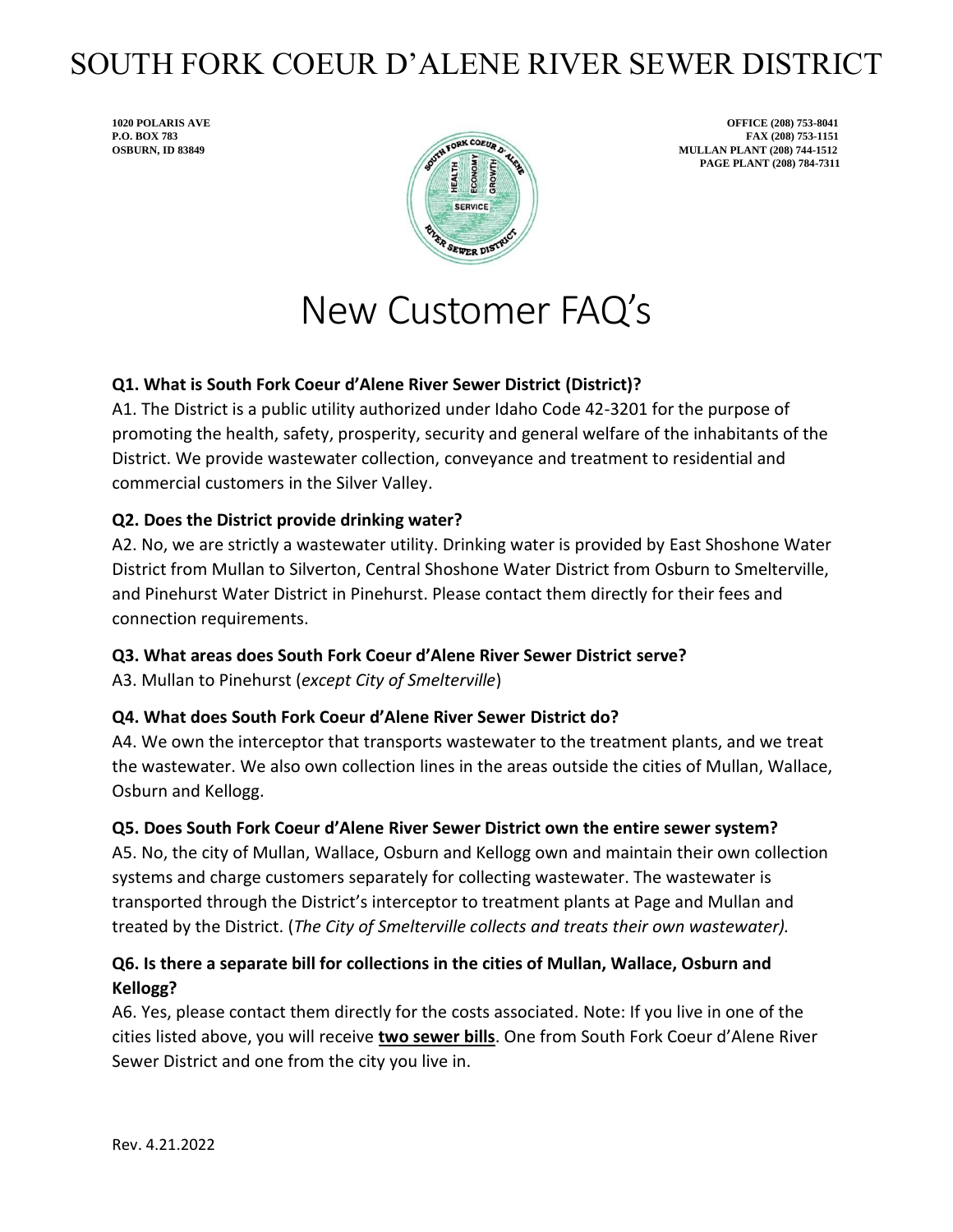# SOUTH FORK COEUR D'ALENE RIVER SEWER DISTRICT

### **Q7. What are the user rates for South Fork Coeur d'Alene River Sewer District?**

A7. The Sewer District has two different rates for residential customers depending on where the property is located. Properties outside of the cities mentioned above are charged \$111 per quarter, which covers the cost for collection, interceptor, and treatment. Customers within one of these cities pays the city directly for collection and pays the Sewer District \$105 per quarter for interceptor and treatment. *Commercial users are charged based on water usage (please ask for additional information if you are a commercial user)*

#### **Q8. How often does South Fork Coeur d'Alene River Sewer District bill its customers?**

A8. We bill quarterly on the first business day of the quarter, with the payment due the last day of the quarter. Our billing quarters are as follows:

- December  $1^{st}$  February 28<sup>th</sup>
- March  $1<sup>st</sup>$  May  $31<sup>st</sup>$
- June  $1<sup>st</sup>$  August  $31<sup>st</sup>$
- September  $1^{st}$  November 30<sup>th</sup>

#### **Q9. What is the homeowner's responsibility?**

A9. The homeowner is responsible for initial construction and ongoing maintenance and repair of the service from the connection at the collection main (typically in the street) to the building.

#### **Q10. What is the NUFF? What does it cover and how is it computed?**

A10. The NUFF is a one-time fee paid by the property owner at the time of connection of a new service lateral to the collection line. It grants the property owner the right to discharge sewer to the collection system. The purpose of the NUFF is to cover the sewer district's cost to convey and treat the wastewater. Building new pipes, pump stations and treatment plants is expensive. The NUFF ensures that the cost of infrastructure is distributed to customers fairly and helps make sure that "growth pays for growth."

At this time, the New User Facility Fee (NUFF), also known as a permit or connection fee, is \$5,811.00 for a single residence. The NUFF is transferrable with change of ownership but remains with the parcel for which it was paid. The District reviews the cost every few years and it is subject to change to account for the latest infrastructure improvements. The NUFF amount is calculated according to a formula established by the Idaho Supreme Court: (Net Present Day Value of System) ÷ (Number of Users System can Support).

**Q11**. How much is the NUFF and how is it computed?

A11. The NUFF fee for Residential and Commercial users is \$5811.00. It is computed by the Supreme Court dictated formula; Net present day value ÷ number of users current system can support.